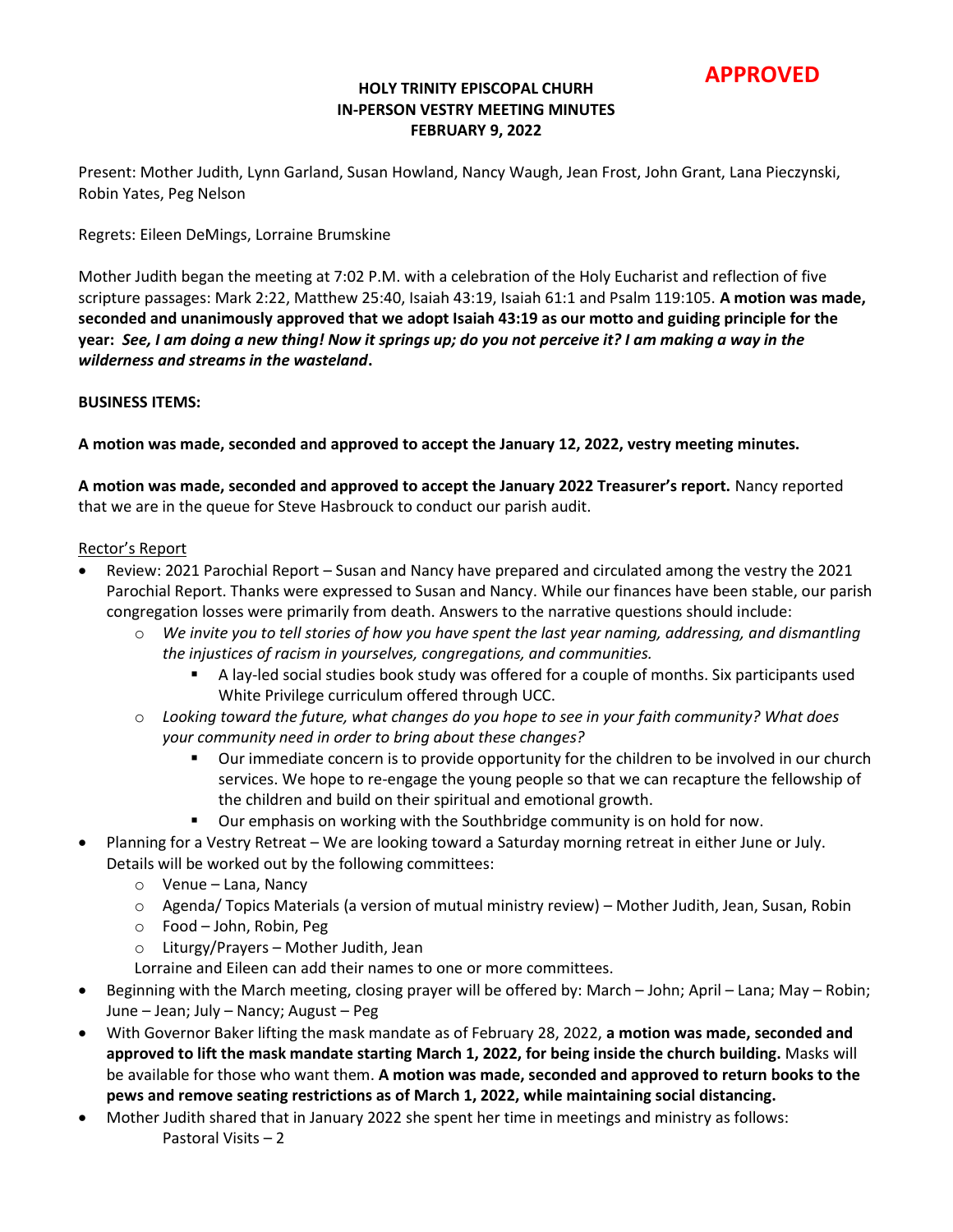- 1/6 & 2/3 Southbridge Ecumenical Clergy
- 1/20/22 Episcopal Migration Ministries Webinar: Welcoming Afghans
- 1/22/22 Diocesan Webinar: Bending Toward Justice

• 1/19 & 1/26 Deanery Clericus

- What have we done well?
	- Getting the kids back into church.
	- Communication about the snow storm.
	- What could we have done better? No response

## **NEW BUSINESS:**

- Susan circulated a vestry contact list for verification of information and updates. This list will be provided to the diocese.
- **A motion was made, seconded and approved to appointment the following Standing Committees:**
	- **Finance Committee: Susan Howland, Chair; Nancy Waugh, Treasurer; Josh Spooner, and Peg Nelson Pledge Secretary: John Grant**
	- **Endowment Committee: Susan Howland, Chair; Bill Pieczynski, 3rd term expires 2023; Jean Frost, 3rd term expires 2024; ex-officio: Priest and Treasurer**
	- **Parrettie Committee: Lynn Garland, Sr. Warden; Susan Howland, Jr. Warden; members: Lana Pieczynski, Barbara Kalber, Tamsin Lucey; ex officio, Priest and Treasurer**
	- **Pastoral Care Committee: Priest, Lynn Garland, Susan Howland, Tamsin Lucey**
	- **Stewardship Committee: Lynn Garland/Nancy Waugh**
	- **Building and Grounds Committee: Co-chairs: Tamsin Lucey and Susan Howland; Jean Frost, Brian Canty, Nate Lowery**
	- **Mission and Outreach Committee: Susan Grant, Chair; Suzanne Sharp Daughters of the King**
	- **Hospitality Committee: Susan Grant**
	- **Communications: Susan Howland**
- The vestry agreed to continue to hold our monthly vestry meetings in person at 7 P.M. on the second Wednesday of each month.

# **MINISTRY REPORTS**

Communications – Susan reported that she has renewed our Zoom subscription. She has been updating the ministry scheduler, and she is updating the website but she would appreciate eyes on the website to assist with the update. Tamsin and Susan will review what gets posted to FB. Currently, anything from the Episcopal Church and the diocese is permitted.

Mother Judith reported that the deadline has been extended for application to the Parish Administrator's position. Bethlehem Lutheran Church is also looking for an administrator. If their budget is approved, they are open to a joint situation. A different model would be to have the technical work done remotely and have a team of parish volunteers do the hands-on work here at the church.

Building Committee – Tamsin's report was emailed. Susan added that the building certificates have been issued. Susan will contact Tasse's about a bulk oil buy because Greg reports that our tank has about 3,500 gallons.

Family Worship/Faith Formation – Lana reported that Family Worship met through Zoom. Once a month the children will be participants in the service. Possibilities for resuming VBS this year were discussed, including perhaps partnering with other churches. The Shrove Tuesday pancake dinner is scheduled for March 1 from 5:30- 6:30. The Allelulia banner will be available on Shrove Tuesday and the following Sunday for adding children's artwork. Although a confirmation class has been tabled for now, Mother Judith and Eileen will develop components for confirmation for 13-14 year olds; e.g., community service, worship at another church, a Holy